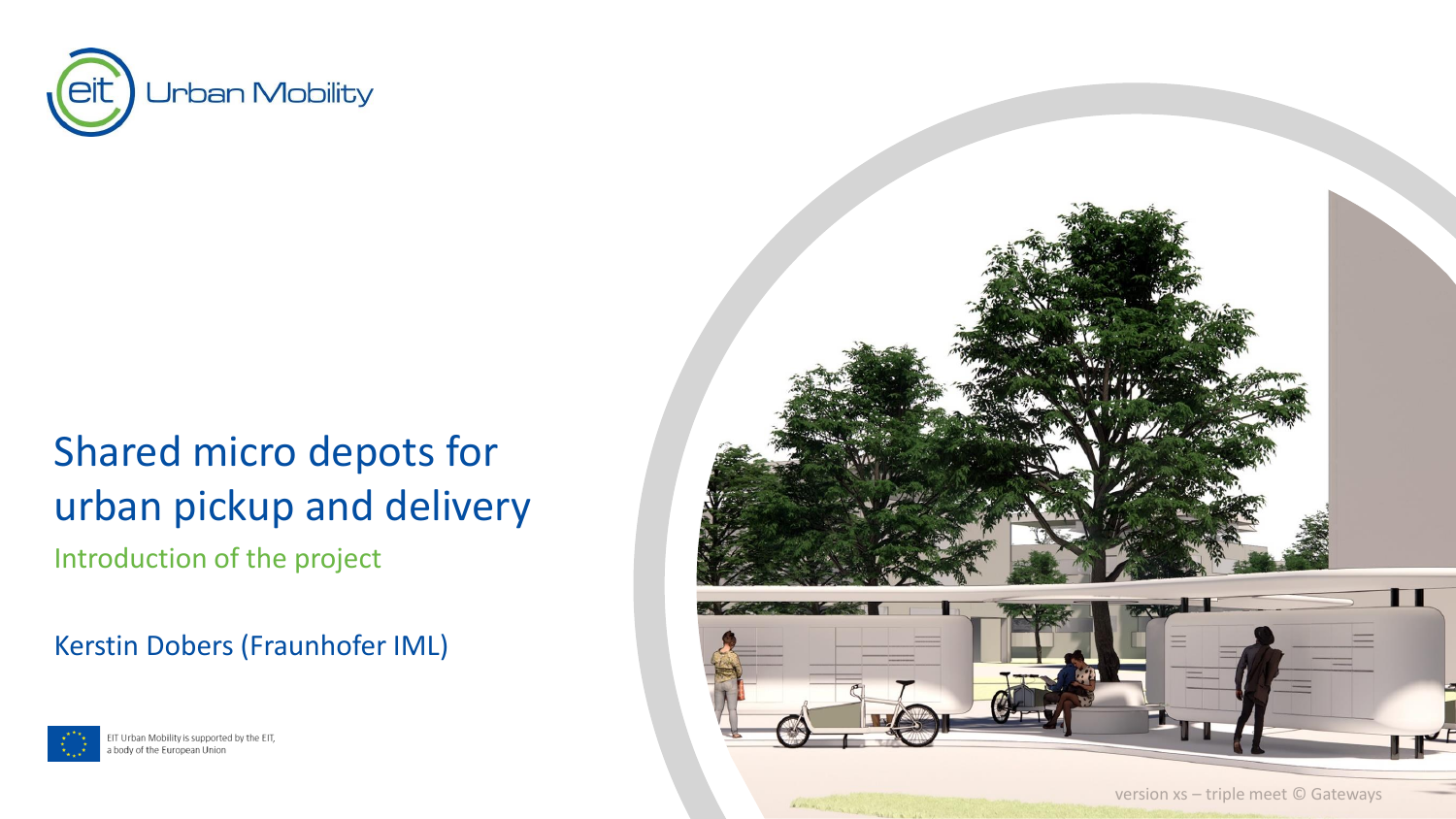## Challenges cities face

- $\triangleright$  Urban space is limited and diminishing even more. Urban traffic situation and air quality needs to be improved.
- $\triangleright$  Shared micro depots provide

**CIMNE<sup>9</sup>** 

Fraunhofer

IML

- $\triangleright$  a collaborative environment that
- $\triangleright$  supports cities and businesses in taking a step forward toward achieving eco-efficient and city-friendly urban logistics.



**TECHNION Gateways SW/M** 

**FORUM** 

**HELSINKI** 

**Gemeente Helmond** 



2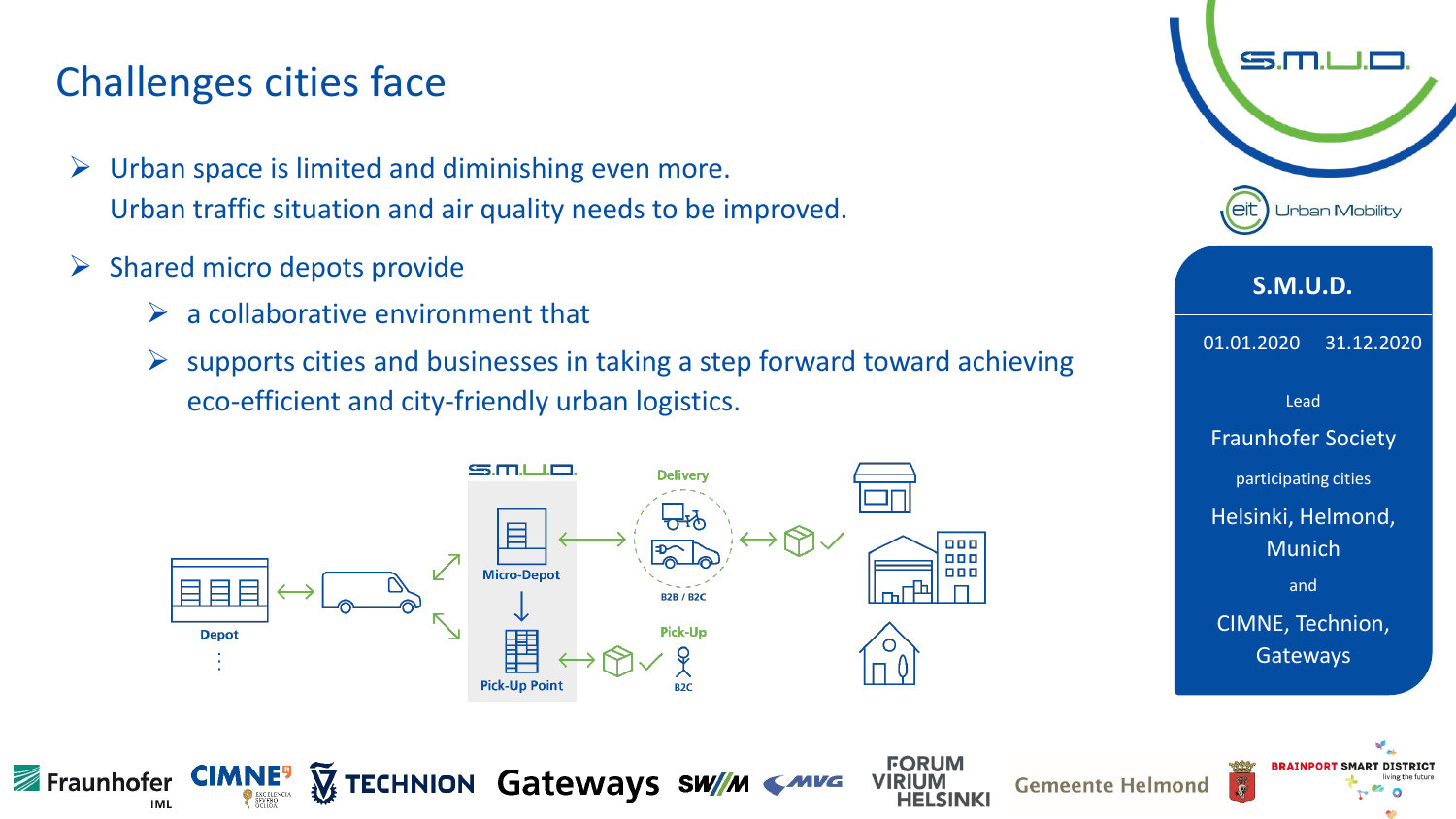# Goals and outcomes of the project

#### Implementation of testbeds and all the Comprehensive support to cities

**H**

**E**

**L M O N D**

**H**

**E L S I N K I**

- The SMART delivery challenge mproved accessibility plection a
	-

Sustainable delivery

© City of Helmond/BSD

© Forum Virium Helsinki

- ➢ Implementation roadmap
- ➢ Assessment framework
- ➢ Location planning
- ➢ Business models & auxiliary services
- $\triangleright$  Design of shared micro depots
- ➢ Implementation toolbox

© Gateways © Fraunhofer IML

 $S.m.$ 

3